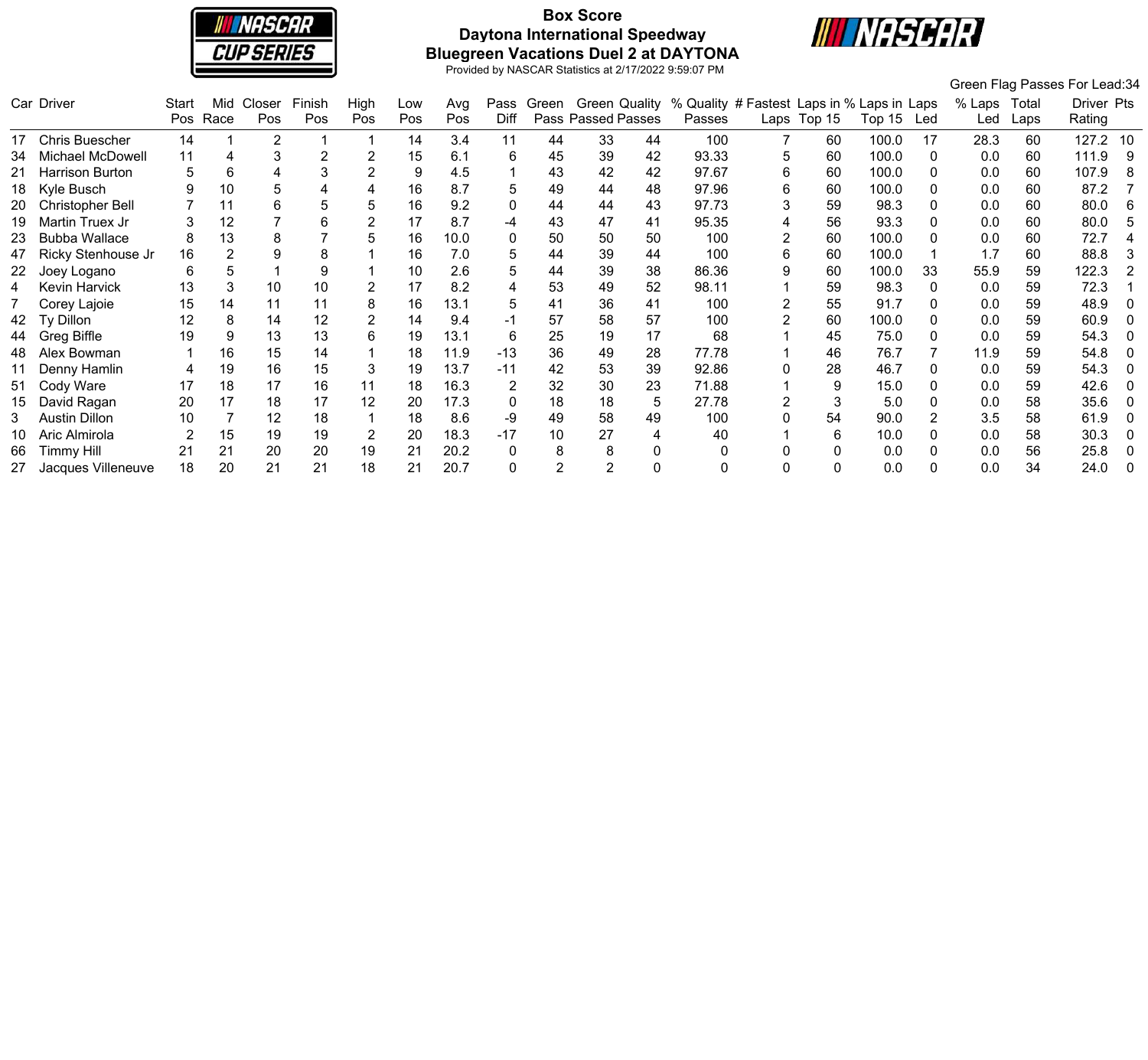**NASCAR CUP SERIES** 

#### **Average Running Position Daytona International Speedway Bluegreen Vacations Duel 2 at DAYTONA**



| Rank | Car | <b>Driver</b>           | Team                                  | Finish Pos.    | Average Pos |
|------|-----|-------------------------|---------------------------------------|----------------|-------------|
|      | 22  | Joey Logano             | <b>Team Penske</b>                    | 9              | 2.55        |
| 2    | 17  | <b>Chris Buescher</b>   | <b>RFK Racing</b>                     |                | 3.42        |
| 3    | 21  | Harrison Burton         | <b>Wood Brothers Racing</b>           | 3              | 4.52        |
| 4    | 34  | Michael McDowell        | <b>Front Row Motorsports</b>          | $\overline{c}$ | 6.13        |
| 5    | 47  | Ricky Stenhouse Jr      | <b>JTG Daugherty Racing</b>           | 8              | 7.02        |
| 6    | 4   | Kevin Harvick           | <b>Stewart-Haas Racing</b>            | 10             | 8.17        |
|      | 3   | <b>Austin Dillon</b>    | <b>Richard Childress Racing</b>       | 18             | 8.60        |
| 8    | 19  | Martin Truex Jr         | Joe Gibbs Racing                      | 6              | 8.67        |
| 9    | 18  | Kyle Busch              | Joe Gibbs Racing                      | 4              | 8.72        |
| 10   | 20  | <b>Christopher Bell</b> | Joe Gibbs Racing                      | 5              | 9.18        |
| 11   | 42  | Ty Dillon               | Petty GMS Motorsports                 | 12             | 9.43        |
| 12   | 23  | <b>Bubba Wallace</b>    | 23XI Racing                           |                | 9.95        |
| 13   | 48  | Alex Bowman             | <b>Hendrick Motorsports</b>           | 14             | 11.90       |
| 14   |     | Corey Lajoie            | Spire Motorsports                     | 11             | 13.07       |
| 15   | 44  | Greg Biffle             | NY Racing Team                        | 13             | 13.08       |
| 16   | 11  | Denny Hamlin            | Joe Gibbs Racing                      | 15             | 13.72       |
| 17   | 51  | Cody Ware               | <b>Rick Ware Racing</b>               | 16             | 16.33       |
| 18   | 15  | David Ragan             | <b>Rick Ware Racing</b>               | 17             | 17.28       |
| 19   | 10  | Aric Almirola           | Stewart-Haas Racing                   | 19             | 18.30       |
| 20   | 66  | <b>Timmy Hill</b>       | <b>MBM Motorsports</b>                | 20             | 20.23       |
| 21   | 27  | Jacques Villeneuve      | Team Hezeberg powered by Reaume Bros. | 21             | 20.73       |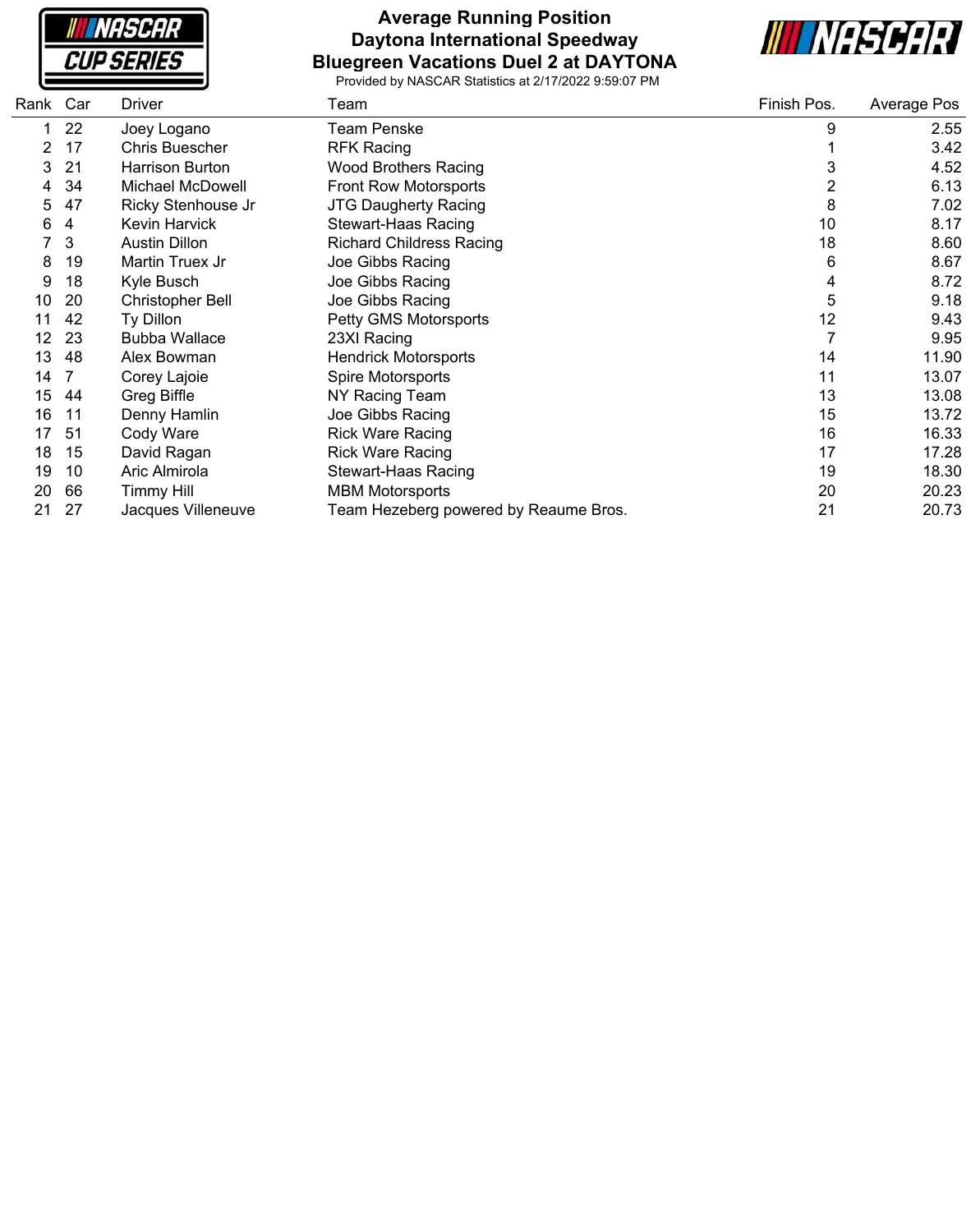**NASCAR CUP SERIES** 

#### **Closers Daytona International Speedway Bluegreen Vacations Duel 2 at DAYTONA**



| Rank Car |    | Driver                  | Team                            | Closing Pos. | Finish Pos. | Gained |
|----------|----|-------------------------|---------------------------------|--------------|-------------|--------|
|          | 42 | Ty Dillon               | Petty GMS Motorsports           | 14           | 12          | 2      |
|          | 17 | <b>Chris Buescher</b>   | <b>RFK Racing</b>               | 2            |             |        |
|          | 34 | <b>Michael McDowell</b> | <b>Front Row Motorsports</b>    |              |             |        |
|          | 21 | <b>Harrison Burton</b>  | <b>Wood Brothers Racing</b>     |              | 3           |        |
| 5        | 18 | Kyle Busch              | Joe Gibbs Racing                | 5            | 4           |        |
| 6        | 20 | <b>Christopher Bell</b> | Joe Gibbs Racing                |              | 5           |        |
|          | 19 | Martin Truex Jr         | Joe Gibbs Racing                |              | 6           |        |
| 8        | 23 | <b>Bubba Wallace</b>    | 23XI Racing                     | 8            |             |        |
| 9        | 47 | Ricky Stenhouse Jr      | <b>JTG Daugherty Racing</b>     | 9            | 8           |        |
| 10       | 48 | Alex Bowman             | <b>Hendrick Motorsports</b>     | 15           | 14          |        |
| 11       | 11 | Denny Hamlin            | Joe Gibbs Racing                | 16           | 15          |        |
| 12       | 51 | Cody Ware               | <b>Rick Ware Racing</b>         | 17           | 16          |        |
| 13       | 15 | David Ragan             | <b>Rick Ware Racing</b>         | 18           | 17          |        |
| 14       | 4  | <b>Kevin Harvick</b>    | <b>Stewart-Haas Racing</b>      | 10           | 10          |        |
| 15       |    | Corey Lajoie            | Spire Motorsports               | 11           | 11          |        |
| 16       | 44 | <b>Greg Biffle</b>      | NY Racing Team                  | 13           | 13          |        |
| 17       | 10 | Aric Almirola           | <b>Stewart-Haas Racing</b>      | 19           | 19          |        |
| 18       | 66 | <b>Timmy Hill</b>       | <b>MBM Motorsports</b>          | 20           | 20          |        |
| 19       | 27 | Jacques Villeneuve      | Team Hezeberg powered by Reaume | 21           | 21          | 0      |
| 20       | 3  | <b>Austin Dillon</b>    | <b>Richard Childress Racing</b> | 12           | 18          | -6     |
| 21       | 22 | Joey Logano             | <b>Team Penske</b>              |              | 9           | -8     |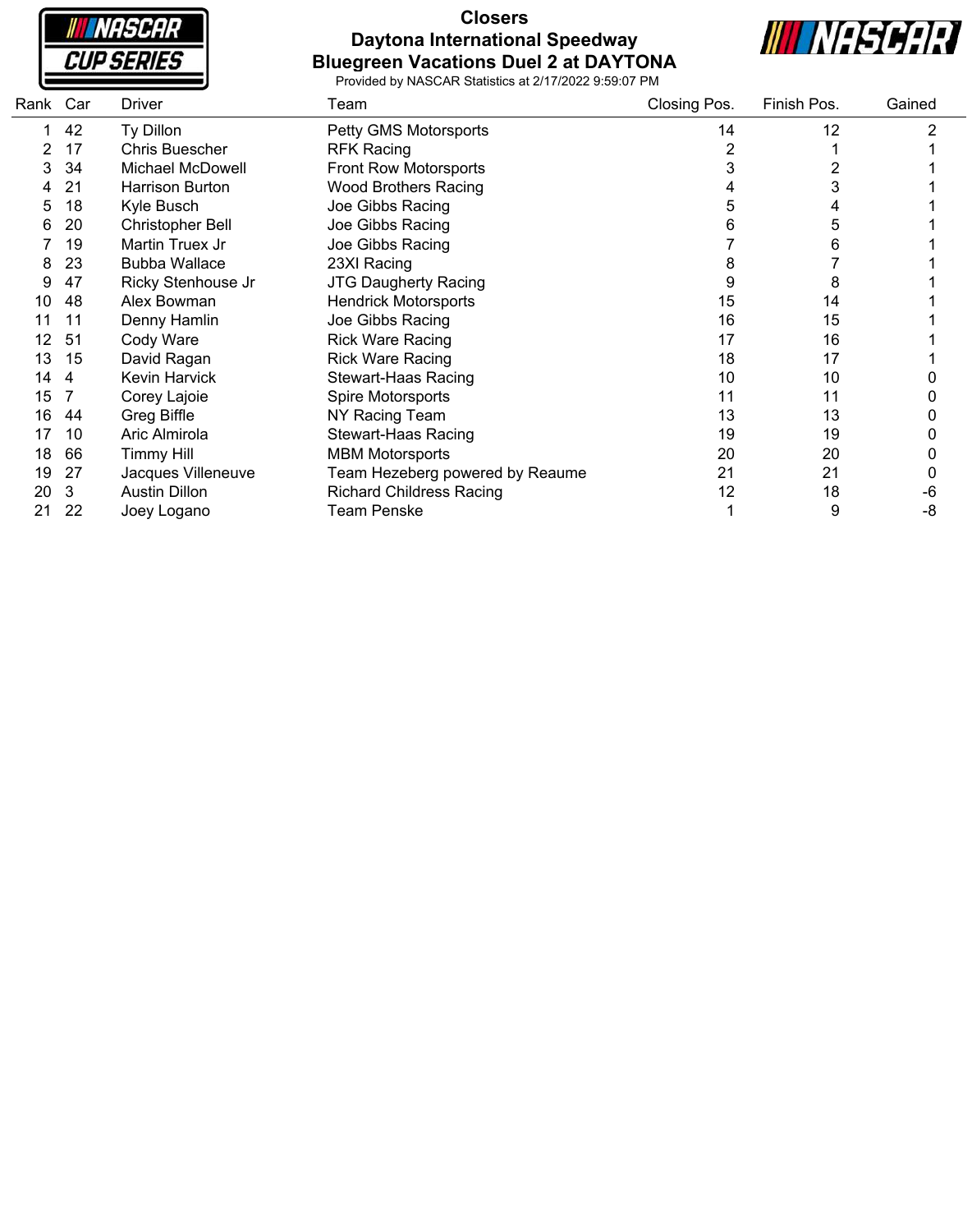

### **Driver Rating Daytona International Speedway Bluegreen Vacations Duel 2 at DAYTONA**



| Rank Car | <b>Driver</b>           | Team                                  | Finish Pos.            | <b>Driver Rating</b> |
|----------|-------------------------|---------------------------------------|------------------------|----------------------|
| 17       | <b>Chris Buescher</b>   | <b>RFK Racing</b>                     |                        | 127.2                |
| 22       | Joey Logano             | Team Penske                           | 9                      | 122.3                |
| 34       | Michael McDowell        | <b>Front Row Motorsports</b>          | $\overline{2}$         | 111.9                |
| 21       | <b>Harrison Burton</b>  | <b>Wood Brothers Racing</b>           | 3                      | 107.9                |
| 47       | Ricky Stenhouse Jr      | <b>JTG Daugherty Racing</b>           | 8                      | 88.8                 |
| 18       | Kyle Busch              | Joe Gibbs Racing                      | 4                      | 87.2                 |
| 20       | <b>Christopher Bell</b> | Joe Gibbs Racing                      | 5                      | 80.0                 |
| 19       | Martin Truex Jr         | Joe Gibbs Racing                      | 6                      | 80.0                 |
| 23       | <b>Bubba Wallace</b>    | 23XI Racing                           |                        | 72.7                 |
| 4        | <b>Kevin Harvick</b>    | <b>Stewart-Haas Racing</b>            | 10                     | 72.3                 |
| 3        | <b>Austin Dillon</b>    | <b>Richard Childress Racing</b>       | 18                     | 61.9                 |
| 42       | Ty Dillon               | Petty GMS Motorsports                 | 12                     | 60.9                 |
| 48       | Alex Bowman             | <b>Hendrick Motorsports</b>           | 14                     | 54.8                 |
| 11       | Denny Hamlin            | Joe Gibbs Racing                      | 15                     | 54.3                 |
| 44       | Greg Biffle             | NY Racing Team                        | 13                     | 54.3                 |
|          | Corey Lajoie            | Spire Motorsports                     | 11                     | 48.9                 |
| -51      | Cody Ware               | <b>Rick Ware Racing</b>               | 16                     | 42.6                 |
| 15       | David Ragan             | <b>Rick Ware Racing</b>               | 17                     | 35.6                 |
| 10       | Aric Almirola           | <b>Stewart-Haas Racing</b>            | 19                     | 30.3                 |
| 66       | <b>Timmy Hill</b>       |                                       | 20                     | 25.8                 |
| 27       | Jacques Villeneuve      | Team Hezeberg powered by Reaume Bros. | 21                     | 24.0                 |
|          |                         |                                       | <b>MBM Motorsports</b> |                      |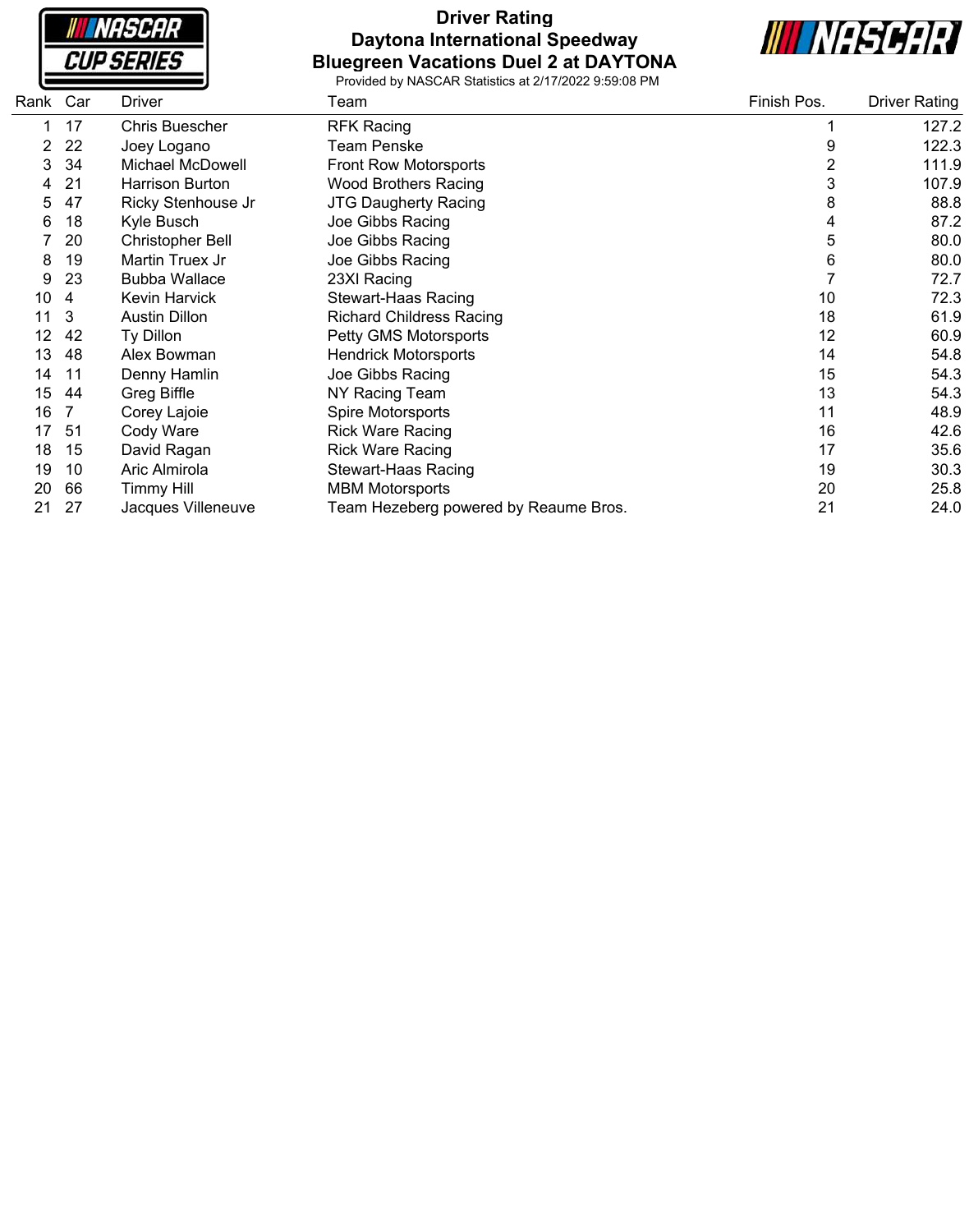

#### **Fastest Drivers Early In A Run Daytona International Speedway Bluegreen Vacations Duel 2 at DAYTONA**



| Rank | Car | <b>Driver</b>         | Team                            | Laps | Finish Pos. | Speed   |
|------|-----|-----------------------|---------------------------------|------|-------------|---------|
|      | 34  | Michael McDowell      | <b>Front Row Motorsports</b>    | 60   | 2           | 189.038 |
| 2    | 22  | Joey Logano           | Team Penske                     | 59   | 9           | 189.034 |
| 3    | 21  | Harrison Burton       | <b>Wood Brothers Racing</b>     | 60   | 3           | 188.980 |
| 4    | 17  | <b>Chris Buescher</b> | <b>RFK Racing</b>               | 60   |             | 188.967 |
| 5    | 23  | <b>Bubba Wallace</b>  | 23XI Racing                     | 60   |             | 188.047 |
| 6    | 20  | Christopher Bell      | Joe Gibbs Racing                | 60   | 5           | 188.037 |
|      | 19  | Martin Truex Jr       | Joe Gibbs Racing                | 60   | 6           | 187.978 |
| 8    | 18  | Kyle Busch            | Joe Gibbs Racing                | 60   | 4           | 187.823 |
| 9    | 7   | Corey Lajoie          | Spire Motorsports               | 59   | 11          | 187.002 |
| 10   | 48  | Alex Bowman           | <b>Hendrick Motorsports</b>     | 59   | 14          | 186.673 |
| 11   | 47  | Ricky Stenhouse Jr    | <b>JTG Daugherty Racing</b>     | 60   | 8           | 186.427 |
| 12   | 4   | Kevin Harvick         | Stewart-Haas Racing             | 59   | 10          | 186.061 |
| 13   | 44  | Greg Biffle           | NY Racing Team                  | 59   | 13          | 186.061 |
| 14   | 42  | Ty Dillon             | Petty GMS Motorsports           | 59   | 12          | 185.273 |
| 15   | 11  | Denny Hamlin          | Joe Gibbs Racing                | 59   | 15          | 184.976 |
| 16   | 3   | <b>Austin Dillon</b>  | <b>Richard Childress Racing</b> | 58   | 18          | 184.829 |
| 17   | 15  | David Ragan           | <b>Rick Ware Racing</b>         | 58   | 17          | 183.480 |
| 18   | 10  | Aric Almirola         | Stewart-Haas Racing             | 58   | 19          | 183.271 |
| 19   | 51  | Cody Ware             | <b>Rick Ware Racing</b>         | 59   | 16          | 182.920 |
| 20   | 66  | <b>Timmy Hill</b>     | <b>MBM Motorsports</b>          | 56   | 20          | 176.147 |
|      |     |                       |                                 |      |             |         |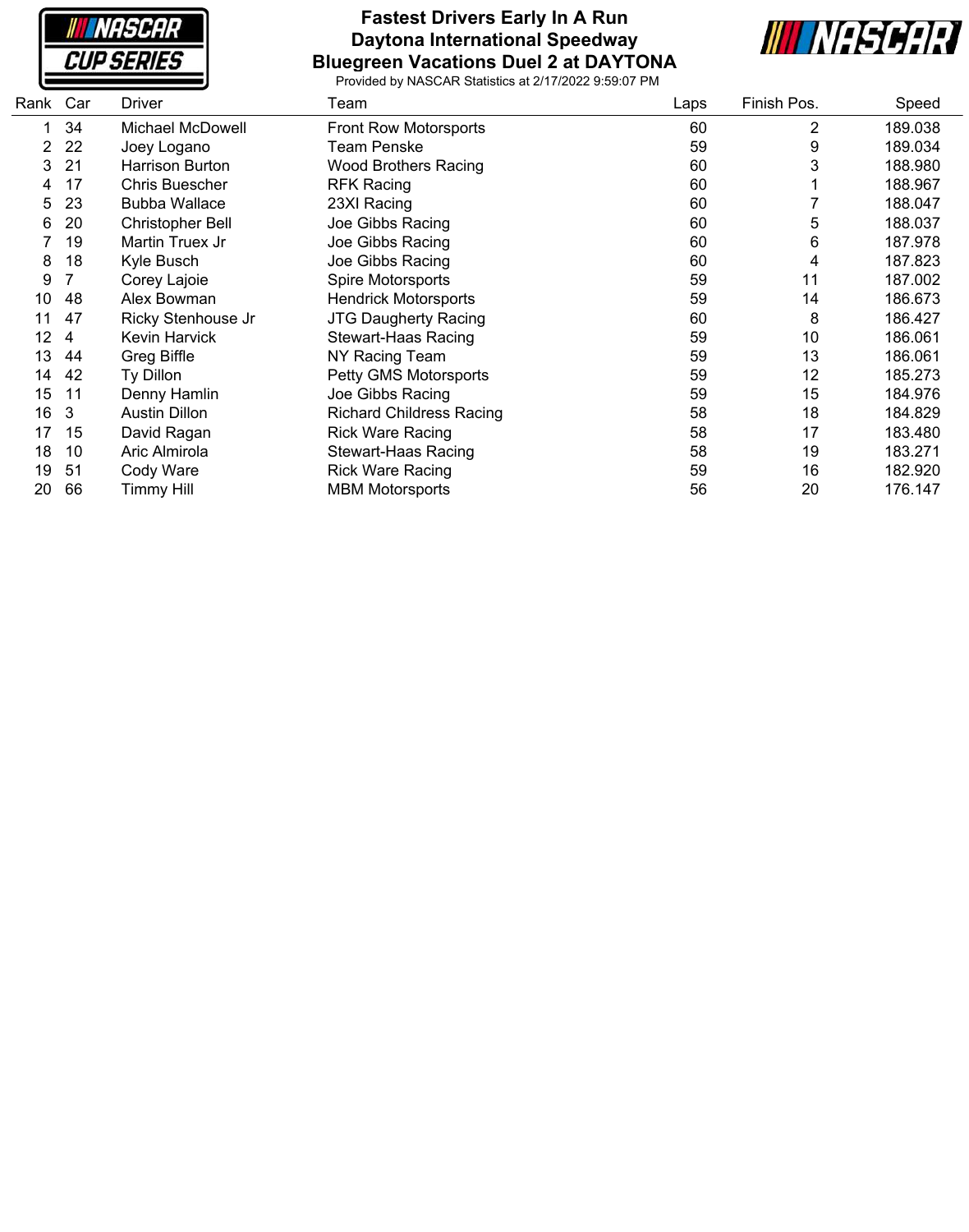

#### **Fastest Drivers Late In A Run Daytona International Speedway Bluegreen Vacations Duel 2 at DAYTONA**



| Rank | Car | <b>Driver</b>           | Team                            | Laps | Finish Pos. | Speed   |
|------|-----|-------------------------|---------------------------------|------|-------------|---------|
| 1    | 17  | Chris Buescher          | <b>RFK Racing</b>               | 60   |             | 189.963 |
| 2    | 34  | Michael McDowell        | Front Row Motorsports           | 60   | 2           | 189.926 |
| 3    | 22  | Joey Logano             | Team Penske                     | 59   | 9           | 189.915 |
| 4    | 21  | Harrison Burton         | <b>Wood Brothers Racing</b>     | 60   | 3           | 189.851 |
| 5    | 47  | Ricky Stenhouse Jr      | <b>JTG Daugherty Racing</b>     | 60   | 8           | 189.566 |
| 6    | 23  | <b>Bubba Wallace</b>    | 23XI Racing                     | 60   |             | 188.486 |
|      | 19  | Martin Truex Jr         | Joe Gibbs Racing                | 60   | 6           | 188.469 |
| 8    | 20  | <b>Christopher Bell</b> | Joe Gibbs Racing                | 60   | 5           | 188.467 |
| 9    | 18  | Kyle Busch              | Joe Gibbs Racing                | 60   | 4           | 188.409 |
| 10   | 3   | <b>Austin Dillon</b>    | <b>Richard Childress Racing</b> | 58   | 18          | 188.331 |
| 11   | 11  | Denny Hamlin            | Joe Gibbs Racing                | 59   | 15          | 188.227 |
| 12   | 42  | Ty Dillon               | Petty GMS Motorsports           | 59   | 12          | 188.211 |
| 13   | 44  | Greg Biffle             | NY Racing Team                  | 59   | 13          | 188.182 |
| 14   | 51  | Cody Ware               | <b>Rick Ware Racing</b>         | 59   | 16          | 187.685 |
| 15   | 4   | Kevin Harvick           | <b>Stewart-Haas Racing</b>      | 59   | 10          | 187.130 |
| 16   |     | Corey Lajoie            | Spire Motorsports               | 59   | 11          | 186.648 |
| 17   | 48  | Alex Bowman             | <b>Hendrick Motorsports</b>     | 59   | 14          | 186.367 |
| 18   | 10  | Aric Almirola           | Stewart-Haas Racing             | 58   | 19          | 183.268 |
| 19   | 15  | David Ragan             | <b>Rick Ware Racing</b>         | 58   | 17          | 178.923 |
| 20   | 66  | Timmy Hill              | <b>MBM Motorsports</b>          | 56   | 20          | 178.644 |
|      |     |                         |                                 |      |             |         |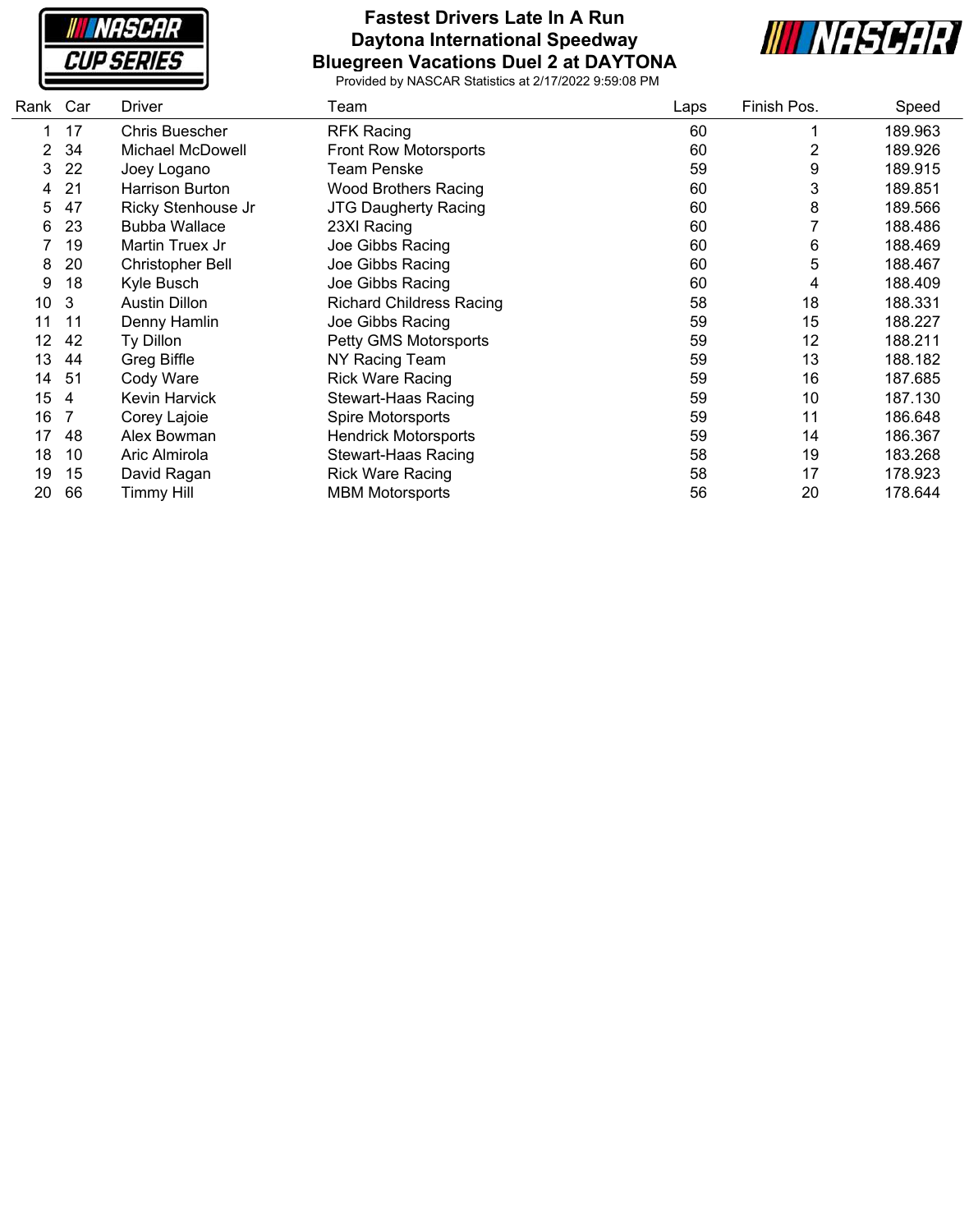

### **Fastest Laps Run Daytona International Speedway Bluegreen Vacations Duel 2 at DAYTONA**



| Car | Driver                  | Team                         | Percentage | Finish Pos. | Laps |
|-----|-------------------------|------------------------------|------------|-------------|------|
| 22  | Joey Logano             | Team Penske                  | 15.5       | 9           | 9    |
| 17  | <b>Chris Buescher</b>   | <b>RFK Racing</b>            | 12.1       |             |      |
| 21  | Harrison Burton         | <b>Wood Brothers Racing</b>  | 10.3       | 3           | 6    |
| 18  | Kyle Busch              | Joe Gibbs Racing             | 10.3       | 4           | 6    |
| 47  | Ricky Stenhouse Jr      | <b>JTG Daugherty Racing</b>  | 10.3       | 8           | 6    |
| 34  | Michael McDowell        | <b>Front Row Motorsports</b> | 8.6        | 2           | 5    |
| 19  | Martin Truex Jr         | Joe Gibbs Racing             | 6.9        | 6           |      |
| 20  | <b>Christopher Bell</b> | Joe Gibbs Racing             | 5.2        | 5           | 3    |
| 23  | <b>Bubba Wallace</b>    | 23XI Racing                  | 3.5        |             | 2    |
|     | Corey Lajoie            | Spire Motorsports            | 3.5        | 11          | 2    |
| 42  | Ty Dillon               | Petty GMS Motorsports        | 3.5        | 12          | 2    |
| 15  | David Ragan             | <b>Rick Ware Racing</b>      | 3.5        | 17          | 2    |
| 4   | Kevin Harvick           | <b>Stewart-Haas Racing</b>   | 1.7        | 10          |      |
| 44  | Greg Biffle             | NY Racing Team               | 1.7        | 13          |      |
| 48  | Alex Bowman             | <b>Hendrick Motorsports</b>  | 1.7        | 14          |      |
| -51 | Cody Ware               | <b>Rick Ware Racing</b>      | 1.7        | 16          |      |
| 10  | Aric Almirola           | <b>Stewart-Haas Racing</b>   | 1.7        | 19          |      |
|     | Rank                    |                              |            |             |      |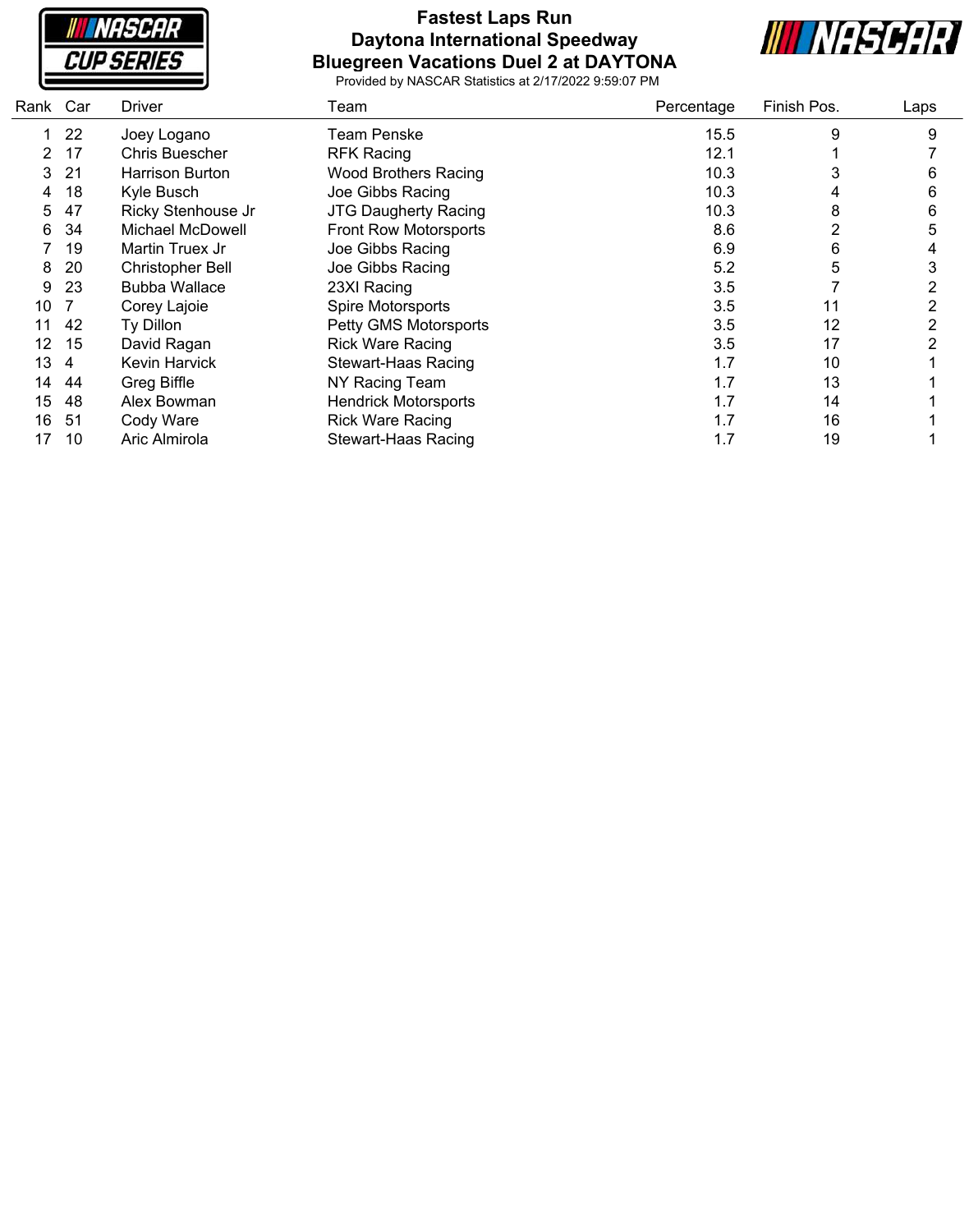

#### **Fastest on Restarts Daytona International Speedway Bluegreen Vacations Duel 2 at DAYTONA**



| Rank | Car | <b>Driver</b>           | Team                                  | Finish Pos. | Average Speed |
|------|-----|-------------------------|---------------------------------------|-------------|---------------|
|      | 22  | Joey Logano             | <b>Team Penske</b>                    | 9           | 186.790       |
| 2    | 17  | <b>Chris Buescher</b>   | <b>RFK Racing</b>                     |             | 186.239       |
| 3    | 34  | Michael McDowell        | <b>Front Row Motorsports</b>          | 2           | 186.233       |
| 4    | 21  | <b>Harrison Burton</b>  | <b>Wood Brothers Racing</b>           | 3           | 185.574       |
| 5    | 18  | Kyle Busch              | Joe Gibbs Racing                      | 4           | 184.931       |
| 6    | 20  | <b>Christopher Bell</b> | Joe Gibbs Racing                      | 5           | 184.877       |
|      | 19  | Martin Truex Jr         | Joe Gibbs Racing                      | 6           | 184.744       |
| 8    | 23  | <b>Bubba Wallace</b>    | 23XI Racing                           |             | 184.641       |
| 9    | 47  | Ricky Stenhouse Jr      | <b>JTG Daugherty Racing</b>           | 8           | 184.393       |
| 10   | 4   | <b>Kevin Harvick</b>    | <b>Stewart-Haas Racing</b>            | 10          | 183.097       |
| 11   |     | Corey Lajoie            | Spire Motorsports                     | 11          | 182.390       |
| 12   | 44  | Greg Biffle             | NY Racing Team                        | 13          | 182.373       |
| 13   | 42  | Ty Dillon               | Petty GMS Motorsports                 | 12          | 182.365       |
| 14   | 48  | Alex Bowman             | <b>Hendrick Motorsports</b>           | 14          | 181.883       |
| 15   | 51  | Cody Ware               | <b>Rick Ware Racing</b>               | 16          | 181.415       |
| 16   | 11  | Denny Hamlin            | Joe Gibbs Racing                      | 15          | 181.340       |
| 17   | 15  | David Ragan             | <b>Rick Ware Racing</b>               | 17          | 180.006       |
| 18   | 3   | <b>Austin Dillon</b>    | <b>Richard Childress Racing</b>       | 18          | 179.219       |
| 19   | 10  | Aric Almirola           | <b>Stewart-Haas Racing</b>            | 19          | 178.864       |
| 20   | 66  | Timmy Hill              | <b>MBM Motorsports</b>                | 20          | 172.327       |
| 21   | 27  | Jacques Villeneuve      | Team Hezeberg powered by Reaume Bros. | 21          | 172.083       |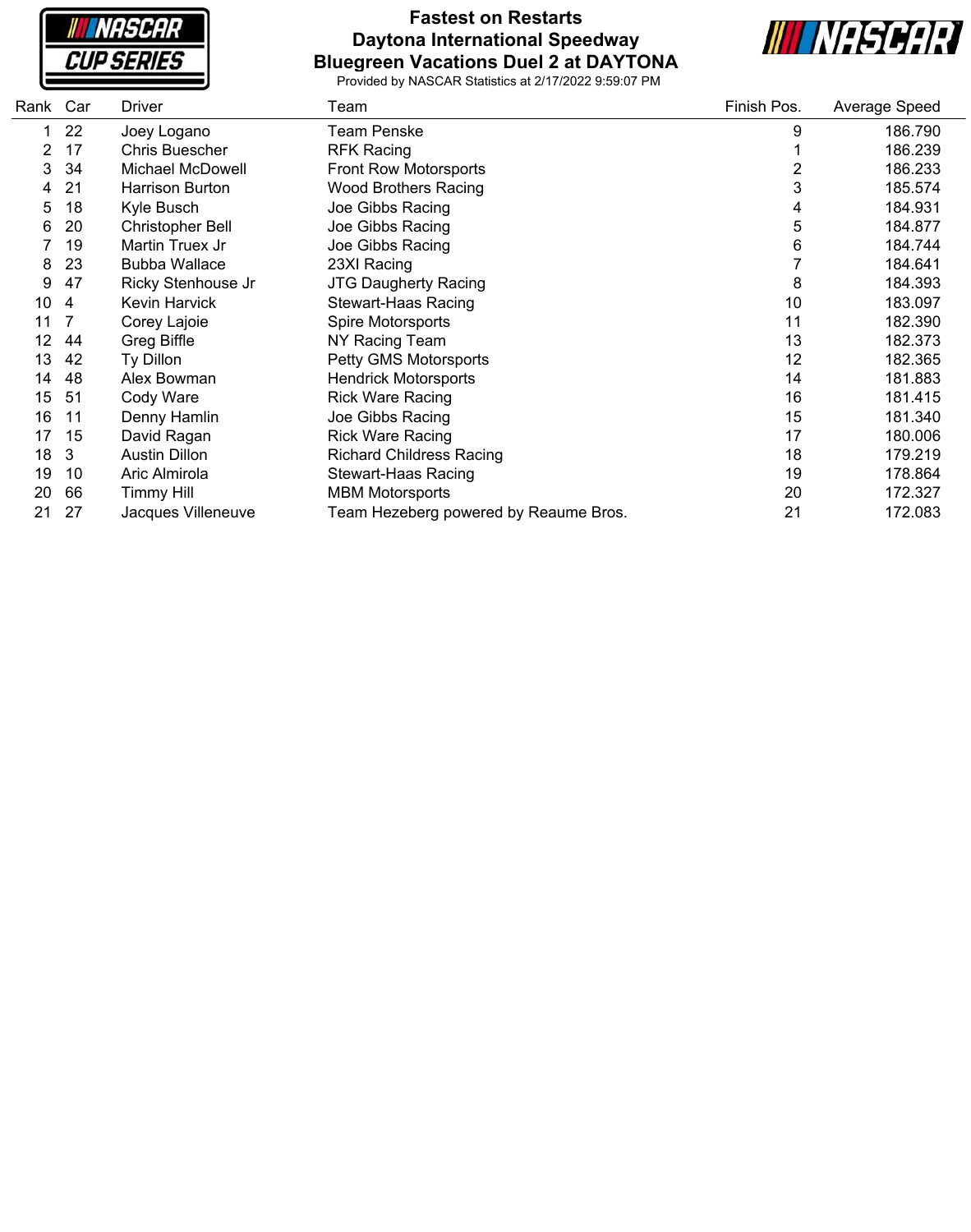**NASCAR CUP SERIES** 

#### **Green Flag Passes Daytona International Speedway Bluegreen Vacations Duel 2 at DAYTONA**



| Rank | Car | <b>Driver</b>           | Team                                  | Finish Pos. | <b>Green Flag Passes</b> |
|------|-----|-------------------------|---------------------------------------|-------------|--------------------------|
|      | 42  | Ty Dillon               | Petty GMS Motorsports                 | 12          | 57                       |
|      | 4   | Kevin Harvick           | Stewart-Haas Racing                   | 10          | 53                       |
| 3    | 23  | <b>Bubba Wallace</b>    | 23XI Racing                           |             | 50                       |
| 4    | 18  | Kyle Busch              | Joe Gibbs Racing                      |             | 49                       |
| 5    | 3   | <b>Austin Dillon</b>    | <b>Richard Childress Racing</b>       | 18          | 49                       |
| 6    | 34  | Michael McDowell        | Front Row Motorsports                 |             | 45                       |
|      | 17  | <b>Chris Buescher</b>   | <b>RFK Racing</b>                     |             | 44                       |
| 8    | 20  | <b>Christopher Bell</b> | Joe Gibbs Racing                      | 5           | 44                       |
| 9    | 47  | Ricky Stenhouse Jr      | <b>JTG Daugherty Racing</b>           | 8           | 44                       |
| 10   | 22  | Joey Logano             | Team Penske                           | 9           | 44                       |
|      | 21  | Harrison Burton         | <b>Wood Brothers Racing</b>           | 3           | 43                       |
| 12   | 19  | Martin Truex Jr         | Joe Gibbs Racing                      | 6           | 43                       |
| 13   | 11  | Denny Hamlin            | Joe Gibbs Racing                      | 15          | 42                       |
| 14   |     | Corey Lajoie            | Spire Motorsports                     | 11          | 41                       |
| 15   | 48  | Alex Bowman             | <b>Hendrick Motorsports</b>           | 14          | 36                       |
| 16   | 51  | Cody Ware               | <b>Rick Ware Racing</b>               | 16          | 32                       |
| 17   | 44  | Greg Biffle             | NY Racing Team                        | 13          | 25                       |
| 18   | 15  | David Ragan             | <b>Rick Ware Racing</b>               | 17          | 18                       |
| 19   | 10  | Aric Almirola           | <b>Stewart-Haas Racing</b>            | 19          | 10                       |
| 20   | 66  | <b>Timmy Hill</b>       | <b>MBM Motorsports</b>                | 20          | 8                        |
| 21   | 27  | Jacques Villeneuve      | Team Hezeberg powered by Reaume Bros. | 21          | 2                        |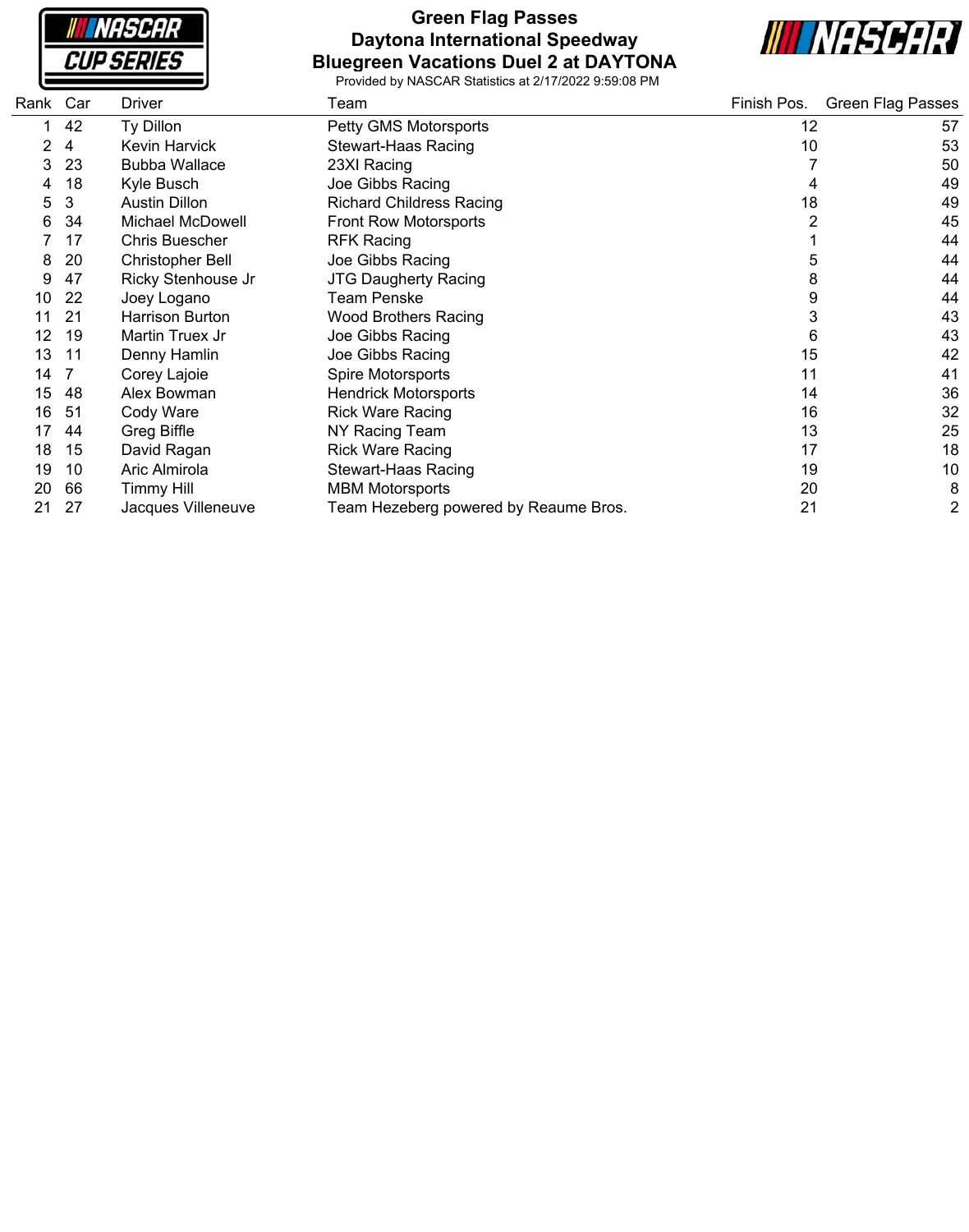

#### **Green Flag Speed Daytona International Speedway Bluegreen Vacations Duel 2 at DAYTONA**



| Rank | Car            | <b>Driver</b>           | Team                            | Finish Pos. | Green Flag Speed |
|------|----------------|-------------------------|---------------------------------|-------------|------------------|
|      | 34             | Michael McDowell        | <b>Front Row Motorsports</b>    | 2           | 189.285          |
| 2    | 17             | <b>Chris Buescher</b>   | <b>RFK Racing</b>               |             | 189.271          |
| 3    | 22             | Joey Logano             | Team Penske                     | 9           | 189.223          |
| 4    | 21             | <b>Harrison Burton</b>  | <b>Wood Brothers Racing</b>     | 3           | 189.193          |
| 5    | 20             | <b>Christopher Bell</b> | Joe Gibbs Racing                | 5           | 188.561          |
| 6    | 23             | <b>Bubba Wallace</b>    | 23XI Racing                     |             | 188.550          |
|      | 18             | Kyle Busch              | Joe Gibbs Racing                |             | 188.532          |
| 8    | 19             | Martin Truex Jr         | Joe Gibbs Racing                | 6           | 188.502          |
| 9    | 47             | Ricky Stenhouse Jr      | <b>JTG Daugherty Racing</b>     | 8           | 188.327          |
| 10   | 44             | Greg Biffle             | NY Racing Team                  | 13          | 187.143          |
| 11   | 11             | Denny Hamlin            | Joe Gibbs Racing                | 15          | 186.675          |
| 12   | 48             | Alex Bowman             | <b>Hendrick Motorsports</b>     | 14          | 186.263          |
| 13   | 51             | Cody Ware               | <b>Rick Ware Racing</b>         | 16          | 186.042          |
| 14   | $\overline{4}$ | Kevin Harvick           | <b>Stewart-Haas Racing</b>      | 10          | 185.998          |
| 15   | 42             | Ty Dillon               | Petty GMS Motorsports           | 12          | 185.889          |
| 16   |                | Corey Lajoie            | Spire Motorsports               | 11          | 185.860          |
| 17   | 3              | <b>Austin Dillon</b>    | <b>Richard Childress Racing</b> | 18          | 185.426          |
| 18   | 15             | David Ragan             | <b>Rick Ware Racing</b>         | 17          | 183.468          |
| 19   | 10             | Aric Almirola           | <b>Stewart-Haas Racing</b>      | 19          | 182.656          |
| 20   | 27             | Jacques Villeneuve      | Team Hezeberg powered by Reaume | 21          | 176.584          |
| 21   | 66             | Timmy Hill              | <b>MBM Motorsports</b>          | 20          | 175.876          |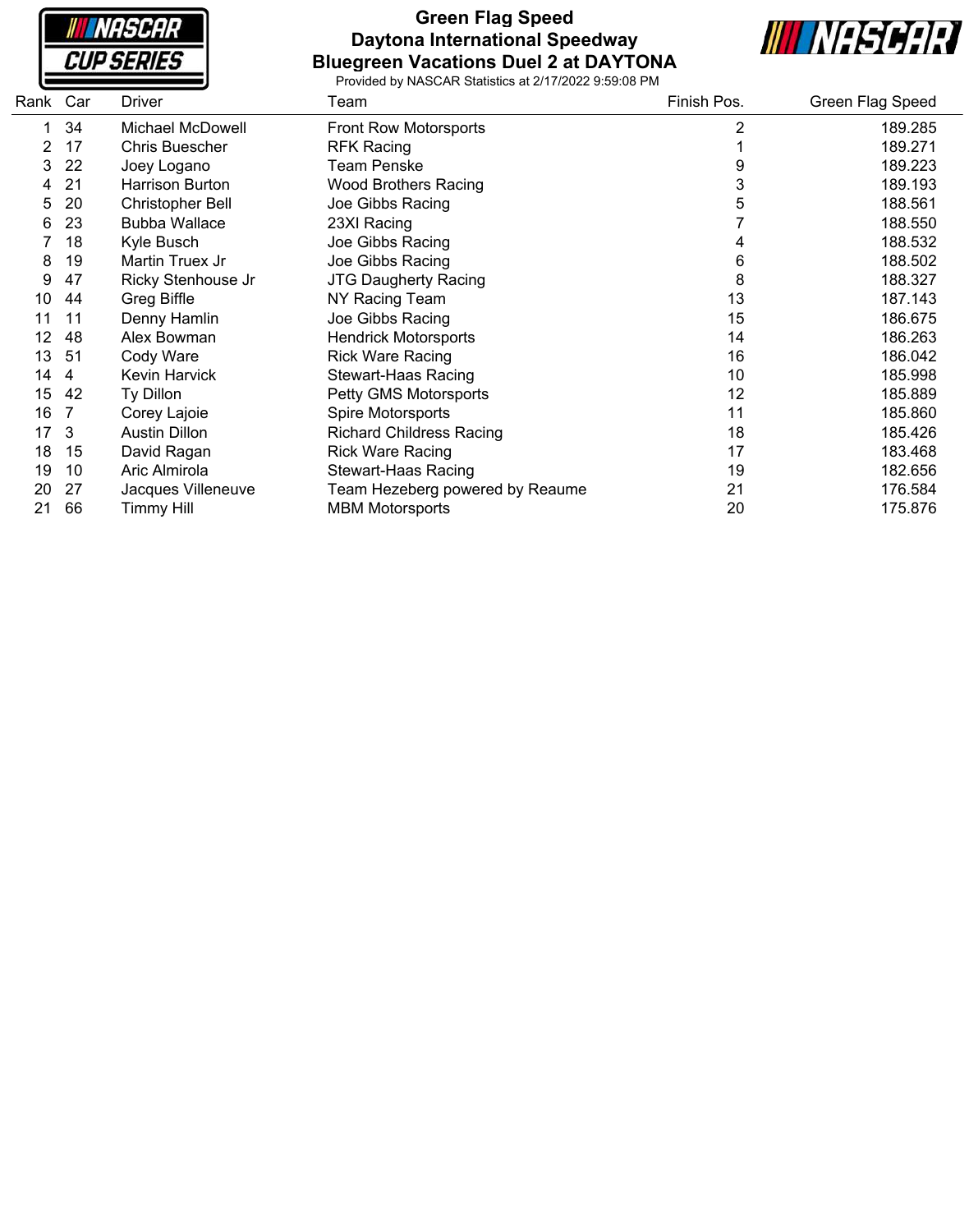

### **Laps in Top 15 Daytona International Speedway Bluegreen Vacations Duel 2 at DAYTONA**



| Rank | Car | Driver                  | Team                            | Percentage | Finish Pos. | Laps |
|------|-----|-------------------------|---------------------------------|------------|-------------|------|
|      | 17  | <b>Chris Buescher</b>   | <b>RFK Racing</b>               | 100.0      |             | 60   |
| 2    | 34  | <b>Michael McDowell</b> | Front Row Motorsports           | 100.0      | 2           | 60   |
| 3    | 21  | Harrison Burton         | <b>Wood Brothers Racing</b>     | 100.0      | 3           | 60   |
| 4    | 18  | Kyle Busch              | Joe Gibbs Racing                | 100.0      | 4           | 60   |
| 5    | 23  | <b>Bubba Wallace</b>    | 23XI Racing                     | 100.0      |             | 60   |
| 6    | 47  | Ricky Stenhouse Jr      | <b>JTG Daugherty Racing</b>     | 100.0      | 8           | 60   |
|      | 22  | Joey Logano             | <b>Team Penske</b>              | 100.0      | 9           | 60   |
| 8    | 42  | Ty Dillon               | Petty GMS Motorsports           | 100.0      | 12          | 60   |
| 9    | 20  | <b>Christopher Bell</b> | Joe Gibbs Racing                | 98.3       | 5           | 59   |
| 10   | 4   | Kevin Harvick           | <b>Stewart-Haas Racing</b>      | 98.3       | 10          | 59   |
| 11   | 19  | Martin Truex Jr         | Joe Gibbs Racing                | 93.3       | 6           | 56   |
| 12   |     | Corey Lajoie            | Spire Motorsports               | 91.7       | 11          | 55   |
| 13   | 3   | <b>Austin Dillon</b>    | <b>Richard Childress Racing</b> | 90.0       | 18          | 54   |
| 14   | 48  | Alex Bowman             | <b>Hendrick Motorsports</b>     | 76.7       | 14          | 46   |
| 15   | 44  | Greg Biffle             | NY Racing Team                  | 75.0       | 13          | 45   |
| 16   | 11  | Denny Hamlin            | Joe Gibbs Racing                | 46.7       | 15          | 28   |
| 17   | 51  | Cody Ware               | <b>Rick Ware Racing</b>         | 15.0       | 16          | 9    |
| 18   | 10  | Aric Almirola           | Stewart-Haas Racing             | 10.0       | 19          | 6    |
| 19   | 15  | David Ragan             | <b>Rick Ware Racing</b>         | 5.0        | 17          | 3    |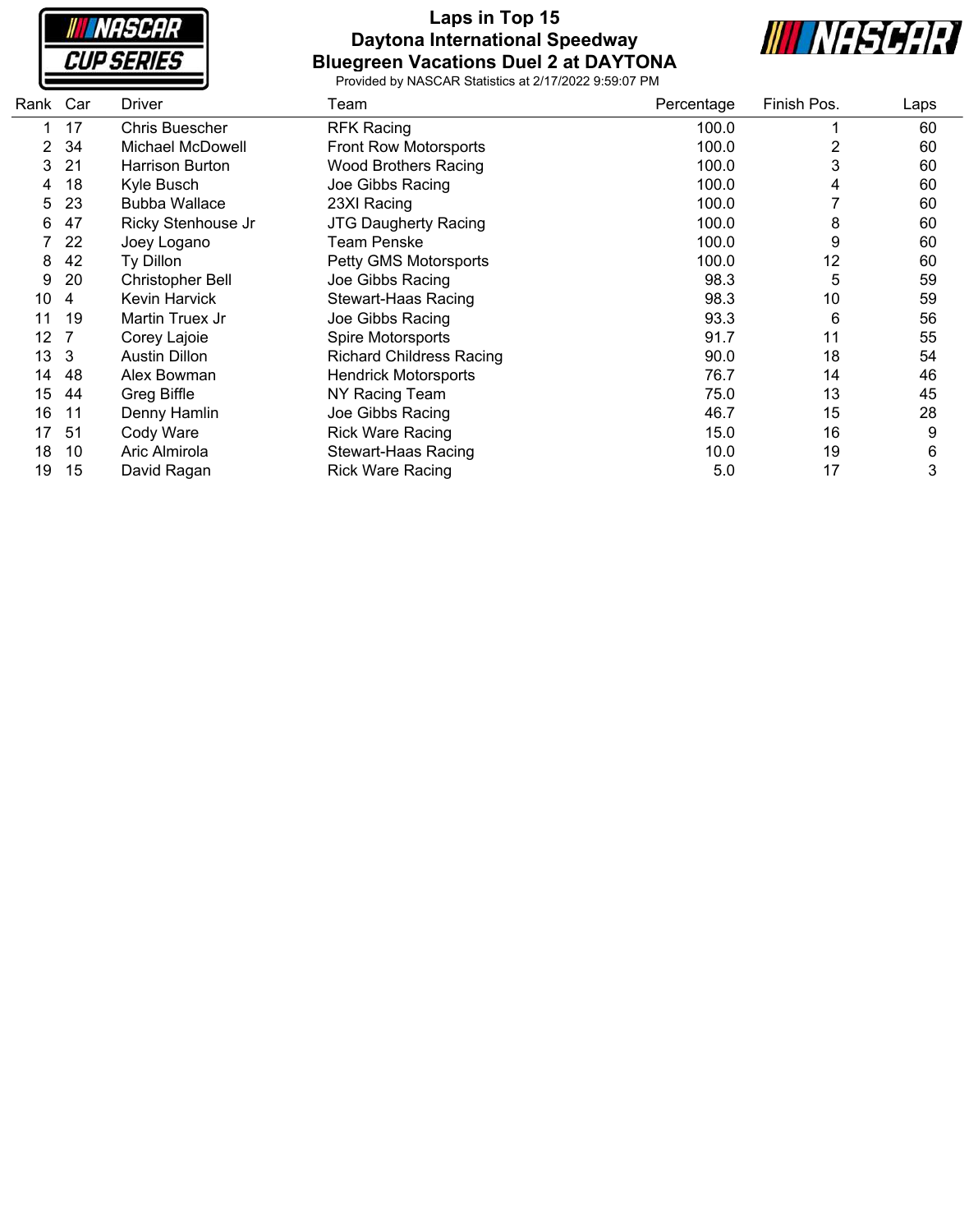

#### **Laps Led Daytona International Speedway Bluegreen Vacations Duel 2 at DAYTONA**



| Rank | Car  | Driver                | Геаm                            | Percentage | Finish Pos. | Laps |
|------|------|-----------------------|---------------------------------|------------|-------------|------|
|      | 22   | Joey Logano           | Team Penske                     | 55.93      |             | 33   |
|      | 2 17 | <b>Chris Buescher</b> | <b>RFK Racing</b>               | 28.33      |             | 17   |
| 3    | -48  | Alex Bowman           | <b>Hendrick Motorsports</b>     | 11.86      | 14          |      |
| 4 3  |      | Austin Dillon         | <b>Richard Childress Racing</b> | 3.45       | 18          |      |
|      | 5 47 | Ricky Stenhouse Jr    | <b>JTG Daugherty Racing</b>     | 1.67       |             |      |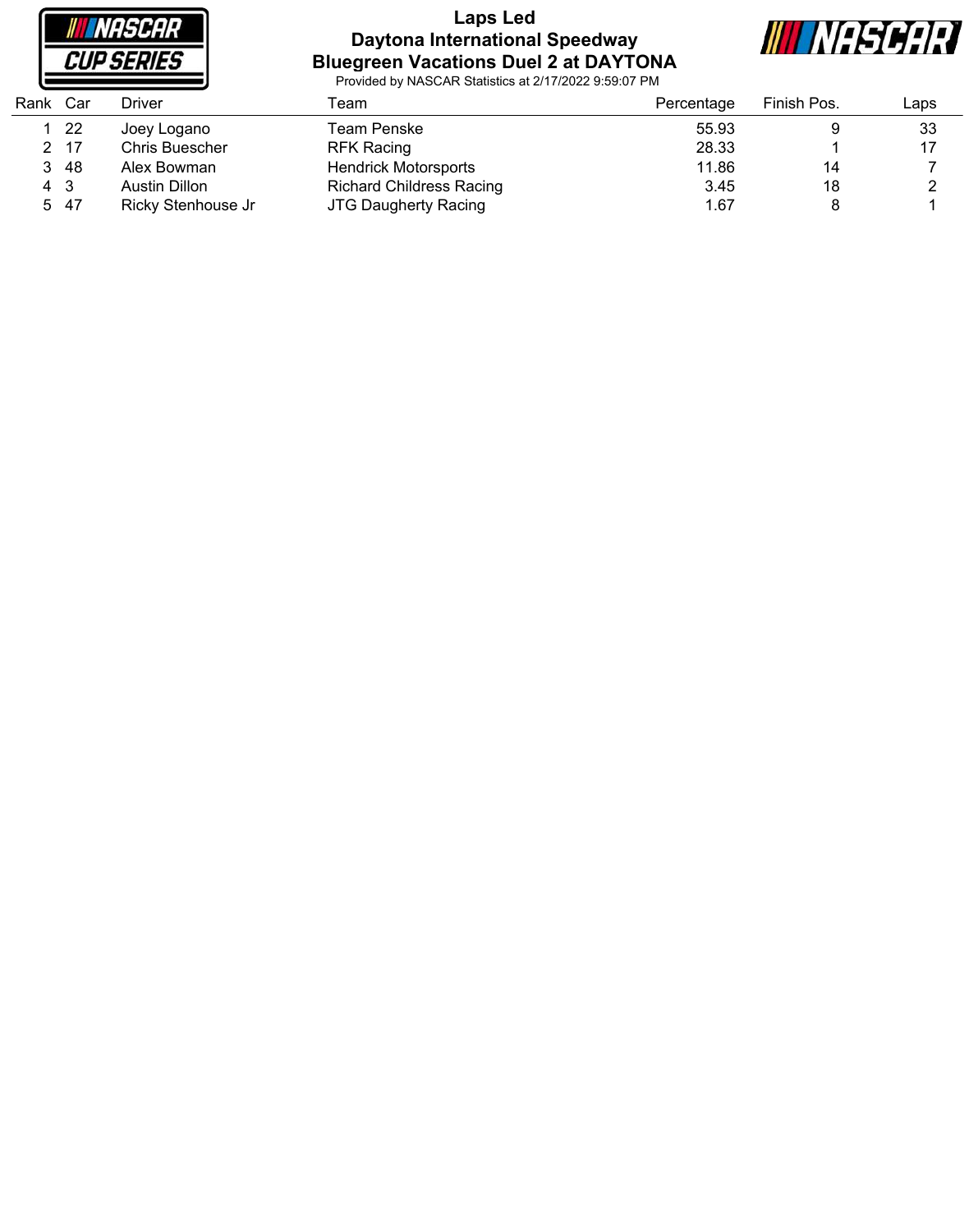|  | <i><b>NASCAR</b></i> |  |
|--|----------------------|--|
|  | CUP SERIES           |  |

## **Quality Passes Daytona International Speedway Bluegreen Vacations Duel 2 at DAYTONA**



| Rank | Car | Driver                  | Team                            | Finish Pos. | <b>Quality Passes</b> |
|------|-----|-------------------------|---------------------------------|-------------|-----------------------|
|      | 42  | Ty Dillon               | Petty GMS Motorsports           | 12          | 57                    |
| 2    | 4   | Kevin Harvick           | Stewart-Haas Racing             | 10          | 52                    |
| 3    | 23  | <b>Bubba Wallace</b>    | 23XI Racing                     |             | 50                    |
| 4    | 3   | <b>Austin Dillon</b>    | <b>Richard Childress Racing</b> | 18          | 49                    |
| 5    | 18  | Kyle Busch              | Joe Gibbs Racing                |             | 48                    |
| 6    | 17  | <b>Chris Buescher</b>   | <b>RFK Racing</b>               |             | 44                    |
|      | 47  | Ricky Stenhouse Jr      | <b>JTG Daugherty Racing</b>     | 8           | 44                    |
| 8    | 20  | <b>Christopher Bell</b> | Joe Gibbs Racing                | 5           | 43                    |
| 9    | -34 | Michael McDowell        | <b>Front Row Motorsports</b>    | 2           | 42                    |
| 10   | 21  | Harrison Burton         | <b>Wood Brothers Racing</b>     | 3           | 42                    |
|      | 19  | Martin Truex Jr         | Joe Gibbs Racing                | 6           | 41                    |
| 12   |     | Corey Lajoie            | Spire Motorsports               | 11          | 41                    |
| 13   | 11  | Denny Hamlin            | Joe Gibbs Racing                | 15          | 39                    |
| 14   | -22 | Joey Logano             | Team Penske                     | 9           | 38                    |
| 15   | 48  | Alex Bowman             | <b>Hendrick Motorsports</b>     | 14          | 28                    |
| 16   | -51 | Cody Ware               | <b>Rick Ware Racing</b>         | 16          | 23                    |
| 17   | 44  | Greg Biffle             | NY Racing Team                  | 13          | 17                    |
| 18   | 15  | David Ragan             | <b>Rick Ware Racing</b>         | 17          | 5                     |
| 19   | 10  | Aric Almirola           | Stewart-Haas Racing             | 19          | 4                     |